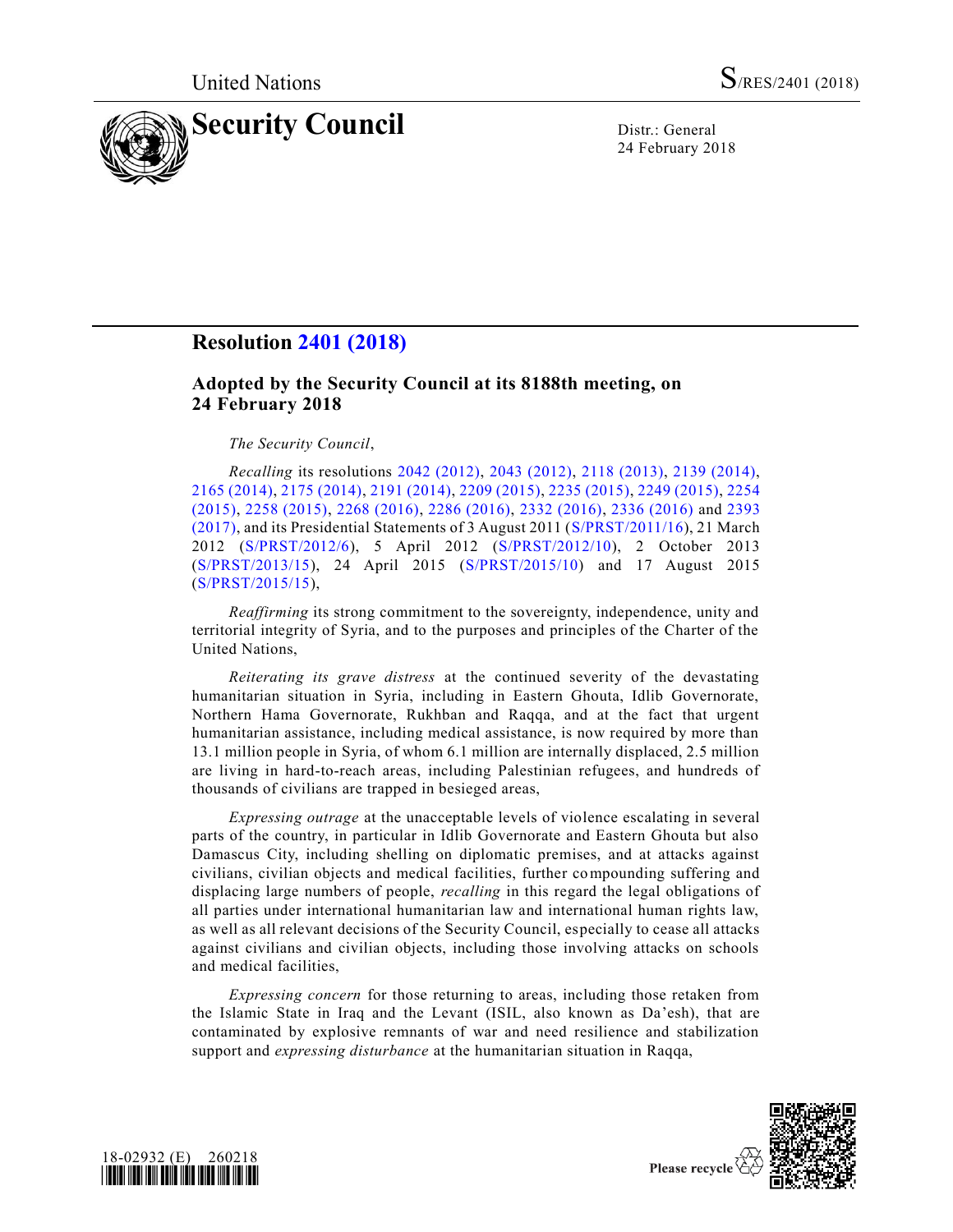*Reiterating its deep disturbance* at the lack of United Nations humanitarian access to besieged populations in recent months, *expressing* grave alarm at the dire situation of the hundreds of thousands of civilians trapped in besieged areas in the Syrian Arab Republic, especially in Eastern Ghouta, Yarmouk, Foua and Kefraya, and *reaffirming* that sieges directed against civilian populations in Syria are a violation of international humanitarian law, and *calling* for the immediate lifting of all sieges,

*Expressing its disturbance* at the humanitarian situation for the internally displaced persons in Rukhban and *stressing* in this regard the need to ensure humanitarian access to Rukhban from inside Syria and the need for a sustainable solution,

*Noting* the ongoing work on de-escalation areas to reduce violence as a step towards a comprehensive nation-wide ceasefire, *emphasizing* the need for all parties to respect their commitments to existing ceasefire agreements, and that humanitarian access must be granted as part of these efforts in accordance with international humanitarian law,

*Reaffirming* that Member States must ensure that any measures taken to combat terrorism comply with all their obligations under international law, in particular international human rights, refugee and humanitarian law,

*Emphasizing* that the humanitarian situation will continue to deteriorate further in the absence of a political solution to the Syrian conflict in line with resolution [2254](https://undocs.org/S/RES/2254(2015))  [\(2015\),](https://undocs.org/S/RES/2254(2015)) *calling upon* all parties to make progress in this regard and to undertake confidence-building measures, including the early release of any arbitrarily detained persons, particularly women and children,

*Expressing outrage* at the insufficient implementation of its resolutions [2139](https://undocs.org/S/RES/2139(2014))  [\(2014\),](https://undocs.org/S/RES/2139(2014)) [2165 \(2014\),](https://undocs.org/S/RES/2165(2014)) [2191 \(2014\),](https://undocs.org/S/RES/2191(2014)) [2258 \(2015\),](https://undocs.org/S/RES/2258(2015)) [2268 \(2016\),](https://undocs.org/S/RES/2268(2016)) [2332 \(2016\)](https://undocs.org/S/RES/2332(2016)) and [2393](https://undocs.org/S/RES/2393(2017))  [\(2017\),](https://undocs.org/S/RES/2393(2017))

*Determining* that the devastating humanitarian situation in Syria continues to constitute a threat to peace and security in the region,

*Underscoring* that Member States are obligated under Article 25 of the Charter of the United Nations to accept and carry out the Council's decisions,

1. *Demands* that all parties cease hostilities without delay, and engage immediately to ensure full and comprehensive implementation of this demand by all parties, for a durable humanitarian pause for at least 30 consecutive days throughout Syria, to enable the safe, unimpeded and sustained delivery of humanitarian aid and services and medical evacuations of the critically sick and wounded, in accordance with applicable international law;

2. *Affirms* that the cessation of hostilities shall not apply to military operations against the Islamic State in Iraq and the Levant (ISIL, also known as Da'esh), Al Qaeda and Al Nusra Front (ANF), and all other individuals, groups, undertakings and entities associated with Al Qaeda or ISIL, and other terrorist groups, as designated by the Security Council;

3. *Calls upon* all parties to respect and fulfil their commitments to existing ceasefire agreements, including the full implementation of resolution 2268, furthermore *calls upon* all Member States to use their influence with the parties to ensure implementation of the cessation of hostilities, the fulfilment of existing commitments and to support efforts to create conditions for a durable and lasting ceasefire and *stresses* the need for relevant guarantees from those Member States;

4. *Calls upon* all relevant Member States to coordinate efforts to monitor the cessation of hostilities, building on existing arrangements;